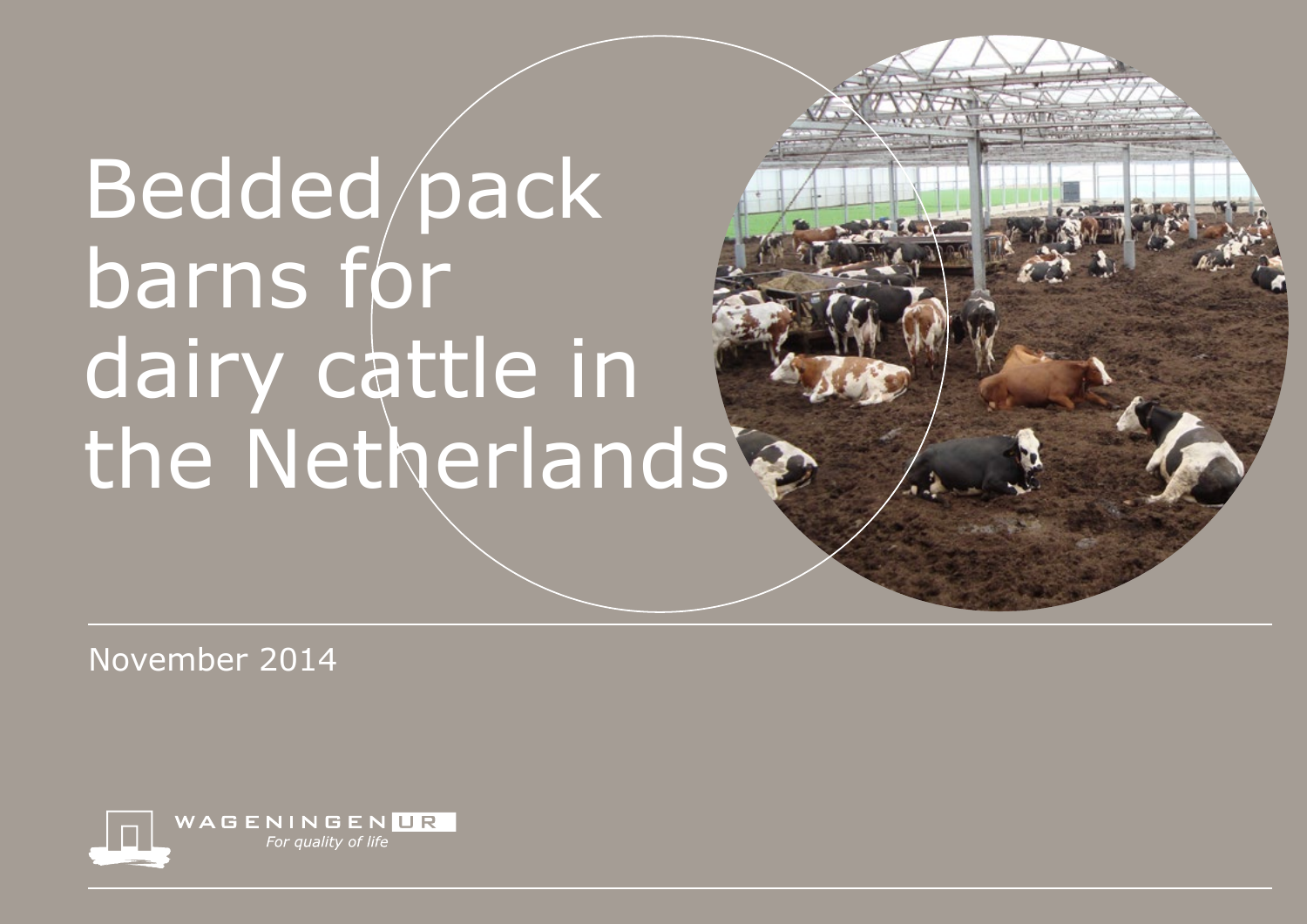## **History**

In 2007 a group of Dutch dairy farmers started looking for a barn in which cows can become older without problems and out of which excellent fertilizer for the land proceeds. In that year researchers inspired dairy farmers through experiences from Minnesota, USA with Compost Dairy Barns. There they used a bedded pack consisting of wood chips and sawdust, but the sawdust was becoming more and more expensive. Therefore, a number of Dutch farmers went on a study trip to Israel in 2008, searching for a cheaper bedding material. In the Israelian climate farmers succeed to keep the cows clean on a bedded pack of dried manure. However, that is not possible in the humid climate in the Netherlands. Therefore, at the end of 2008, experimental farms of Wageningen UR started to experiment with three principles of drying the top layer of the bedding, namely: drainage, evaporation and absorption of moisture. Moreover, limiting the emissions was also a significant challenge.

#### **Research with pioneers**

From late 2009 pioneering farmers started with the first bedded pack dairy barns in The Netherlands. Through many workshops and seminars more farmers became enthusiastic about this type of farm as an alternative to housing in cubicle barns. Initially, they were sceptical whether it would be possible to keep the top layer dry

in the humid Dutch climate, however, soon they saw that it was possible to house cows on a bedded pack of natural materials and to keep them clean. The space for the cows and the soft bedding appealed to them and they also noticed the value of the bedding material in the barn as soil improver for the land. In 2010 an observational study was carried out at three pioneering farms and this extended to ten pioneering farms in 2013. These pioneers work with different types of beddings. Researchers of Wageningen UR and NIZO food research performed measurements on various sustainability aspects at these farms e.g. welfare, health, emissions, milk quality. Meanwhile, in early 2014, about 40 bedded pack barns have been built in the Netherlands.

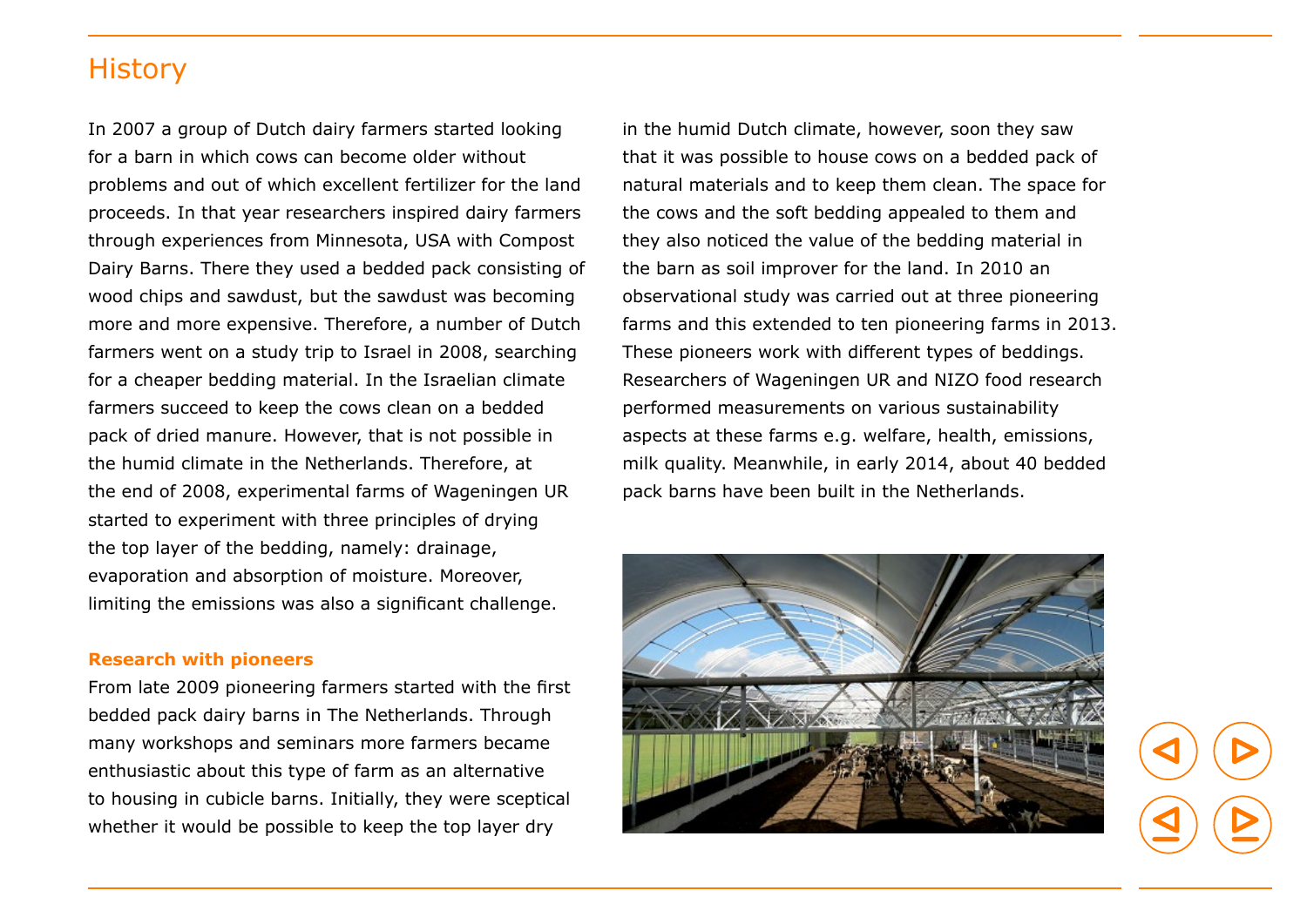## Types of bedded pack

The results of the study at the three experimental farms in 2008 on a draining sand bedded pack, a composting bedded pack with wood chips and sawdust and an absorbing bedded pack with dried dredging and reed are described in the report 'Prospects for bedded pack barns for dairy cattle' (see website *[www.vrijloopstallen.nl](http://www.vrijloopstallen.nl/documenten/Prospects_for_bedded_pack_barns_for_dairy_cattle.pdf )*). Drainage of urine by the sand layer was disappointing and as a consequence the ammonia emission was too high. The composting bedded pack is comparable to the bedded pack of the Compost Dairy Barns in the USA. By working the bedded pack daily, wood chips and sawdust are composted. It was difficult to manage the composting process well. Absorption of moisture with the dried dredging worked well, but supplementation with reed was necessary for a good bearing capacity of the bedded pack for moving around and for the cleanliness of the cows.

Five out of the ten pioneering dairy farmers of the 2013 study have wood chips as bedding material. They compost wood chips in various ways. By using aeration through tubes from underneath the pack (blowing) the composting process can be controlled better. This is done at two farms. Besides active aeration by blowing there are also two farms at which the bedded pack is aerated by sucking air through the bedded pack. The idea is to control the composting process on one hand and on the other hand to limit emissions. One farm has no additional aeration. On all farms the top layer is worked daily which also enriches the bedded pack with oxygen and by which manure is mixed with the bedding material. The heat development in the composting bedded pack results in evaporation of a lot of moisture. Another way of drying the top layer is absorption of moisture by using organic waste compost or straw. The difference with deep litter housing systems using straw is that these bedded packs are cultivated.



**Wood chips Organic waste compost Straw**

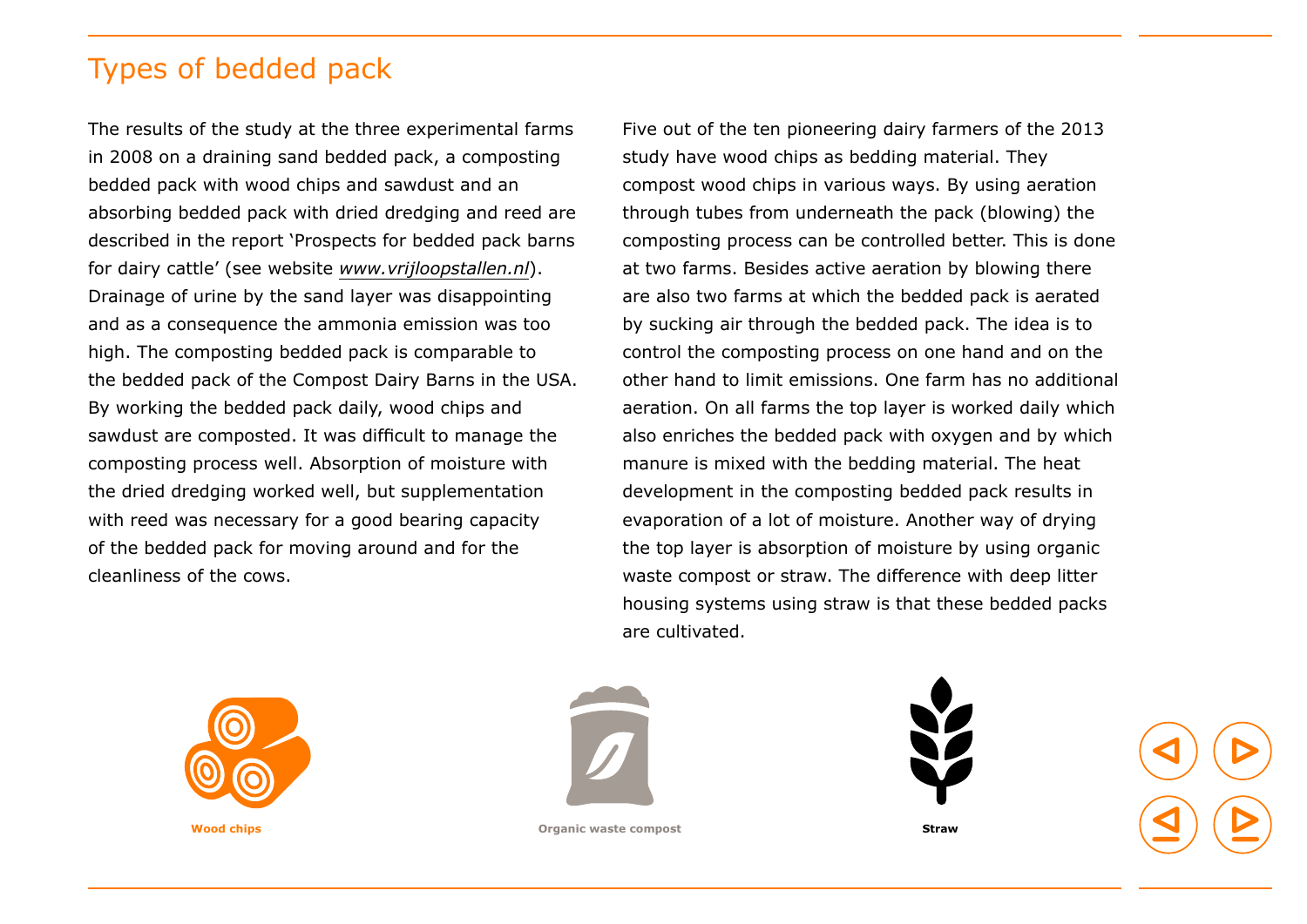#### **Sustainability aspects**

The research focuses on different sustainability aspects. The results are summarized in a diagram from the perspectives of the dairy farmer, the cow, the environment and the public.

For each sustainability aspect it is indicated what the conclusions are based on current research and what the perspective is based on expected improvement possibilities. This is carried out for bedded packs consisting of wood chips and organic waste compost and it is represented in relation to a conventional free stall barn system.

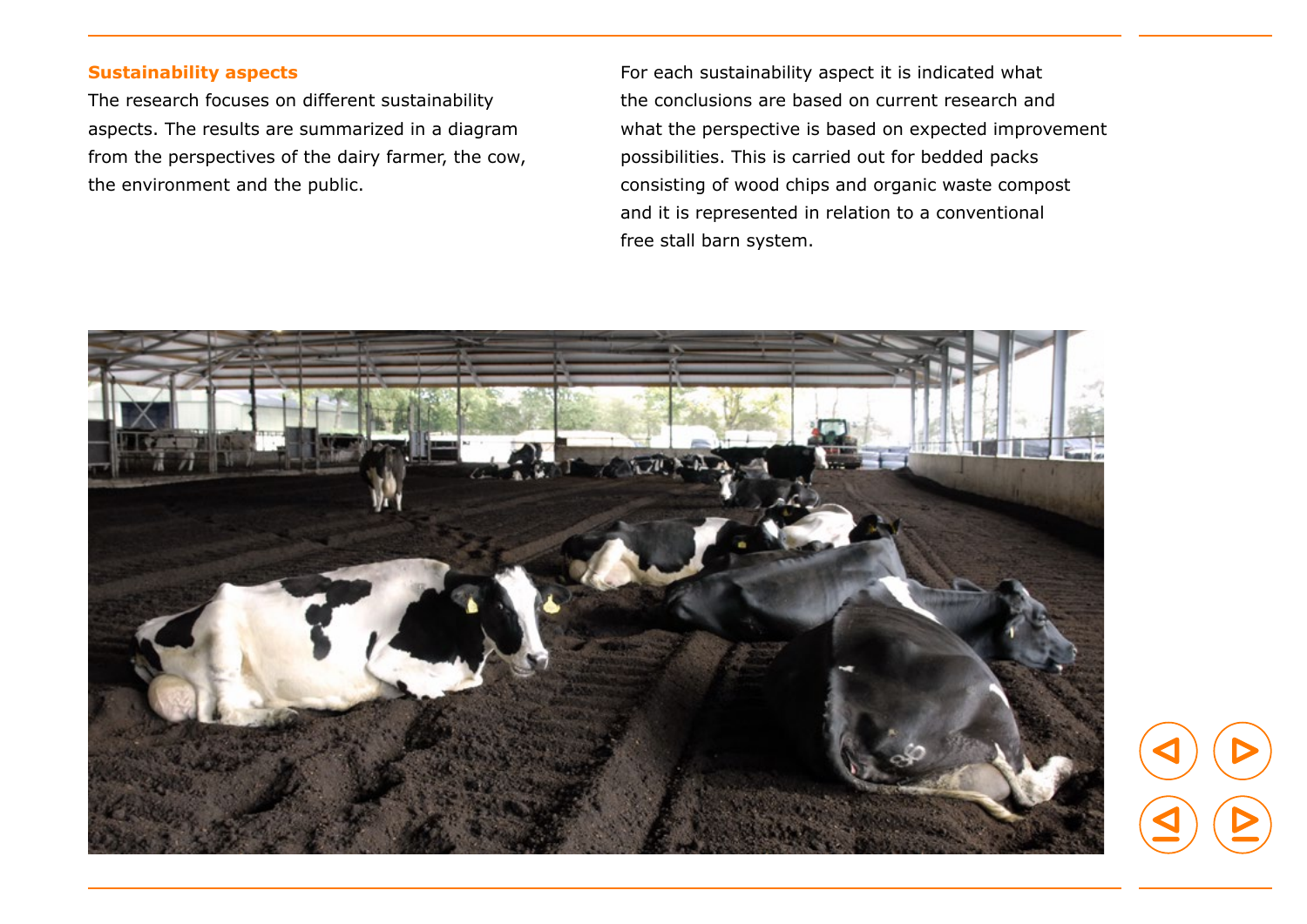Conclusions based on current research and the future perspective based on expected improvement possibilities

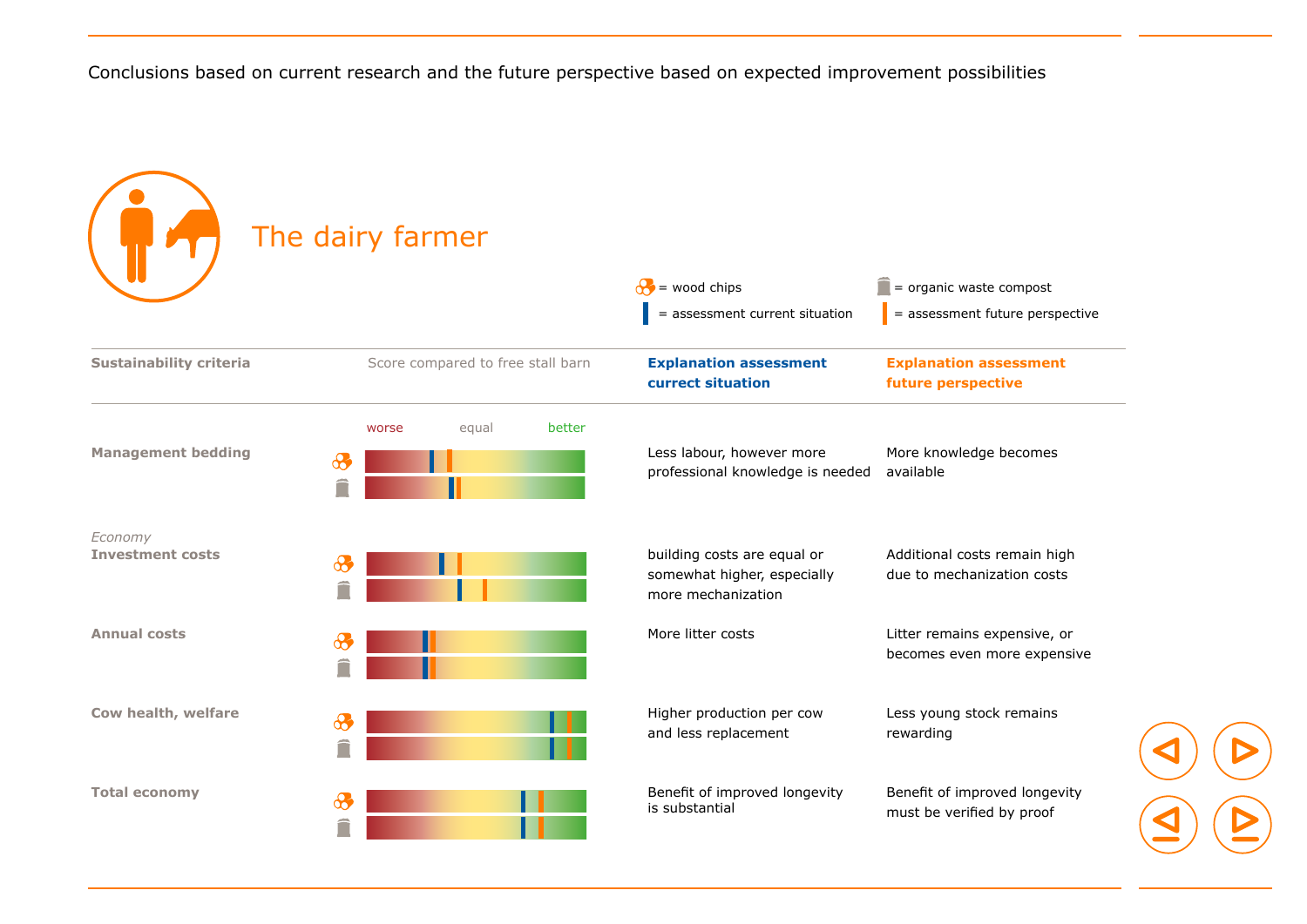

| Ĩ                              | The cow and the product              | $\gamma$ = wood chips<br>= assessment current situation        | $\blacksquare$ = organic waste compost<br>= assessment future perspective              |
|--------------------------------|--------------------------------------|----------------------------------------------------------------|----------------------------------------------------------------------------------------|
| <b>Sustainability criteria</b> | Score compared to free stall barn    | <b>Explanation assessment</b><br>currect situation             | <b>Explanation assessment</b><br>future perspective                                    |
| Welfare and health<br>Welfare  | better<br>equal<br>worse<br>$\delta$ | Less lesions,<br>more comfort,<br>less claw problems           | More years of experience<br>will elucidate the benefit                                 |
| <b>Health</b>                  | $\mathbf{G}$                         | Less mastitis and<br>use of antibiotics,<br>less claw problems | More years of experience<br>will elucidate the benefit                                 |
| Longevity                      | တိ                                   | Less culling at some farms                                     | 10% less culling of cattle<br>seems achievable                                         |
| <b>Spore formers</b>           |                                      | Mainly a problem in compost                                    | Ban on compost, possible<br>perspective wood chips in<br>controlled composting process |

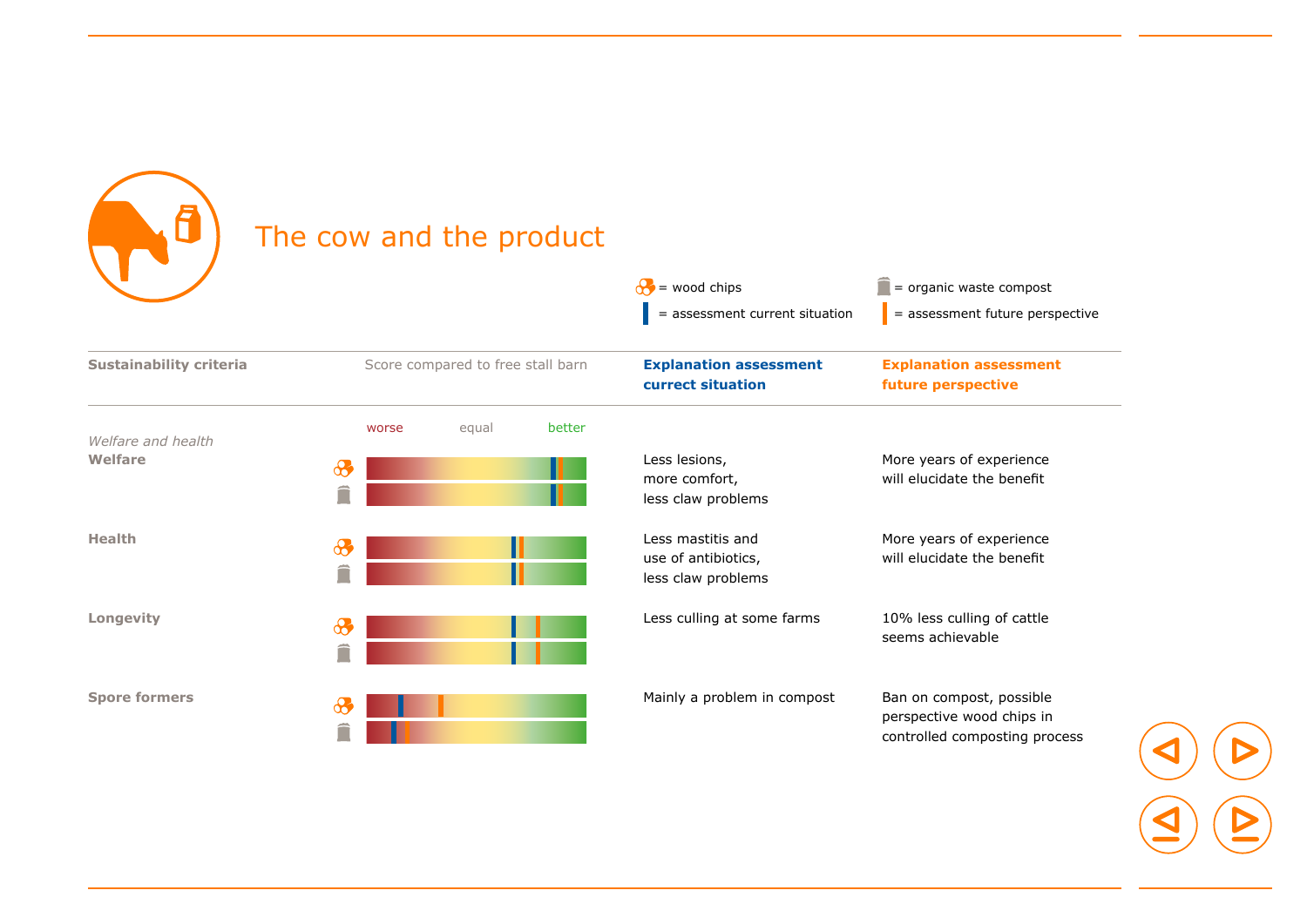

## The environment

|                                |                                   | $\gamma$ = wood chips<br>= assessment current situation               | $\Box$ = organic waste compost<br>= assessment future perspective |
|--------------------------------|-----------------------------------|-----------------------------------------------------------------------|-------------------------------------------------------------------|
| <b>Sustainability criteria</b> | Score compared to free stall barn | <b>Explanation assessment</b><br>currect situation                    | <b>Explanation assessment</b><br>future perspective               |
|                                | better<br>equal<br>worse          |                                                                       |                                                                   |
| Supply of N, P                 | $\delta$<br>Г                     | May result in more losses of<br>nitrogen, especially with compost     | With wood chips less problem of<br>more nitrogen losses           |
| <b>Supply of C</b>             | $\partial\!\!\!\!B$               | Additional organic matter                                             | Especially on long term beneficial<br>for soil fertility          |
| $N$ - $loss$                   |                                   |                                                                       |                                                                   |
| In the barn                    | $\partial$                        | Considerably more than<br>in free stall barn                          | Improving management of bedded<br>pack results in less losses     |
| On the land                    | $\partial\!{\bf S}$               | Nihil, remaining N is<br>organically linked                           | No change                                                         |
| Barn + land                    | $\delta$                          | No loss on land compensates<br>higher loss in barn to<br>great extend | There is perspective in<br>farm context                           |

 $\triangleright$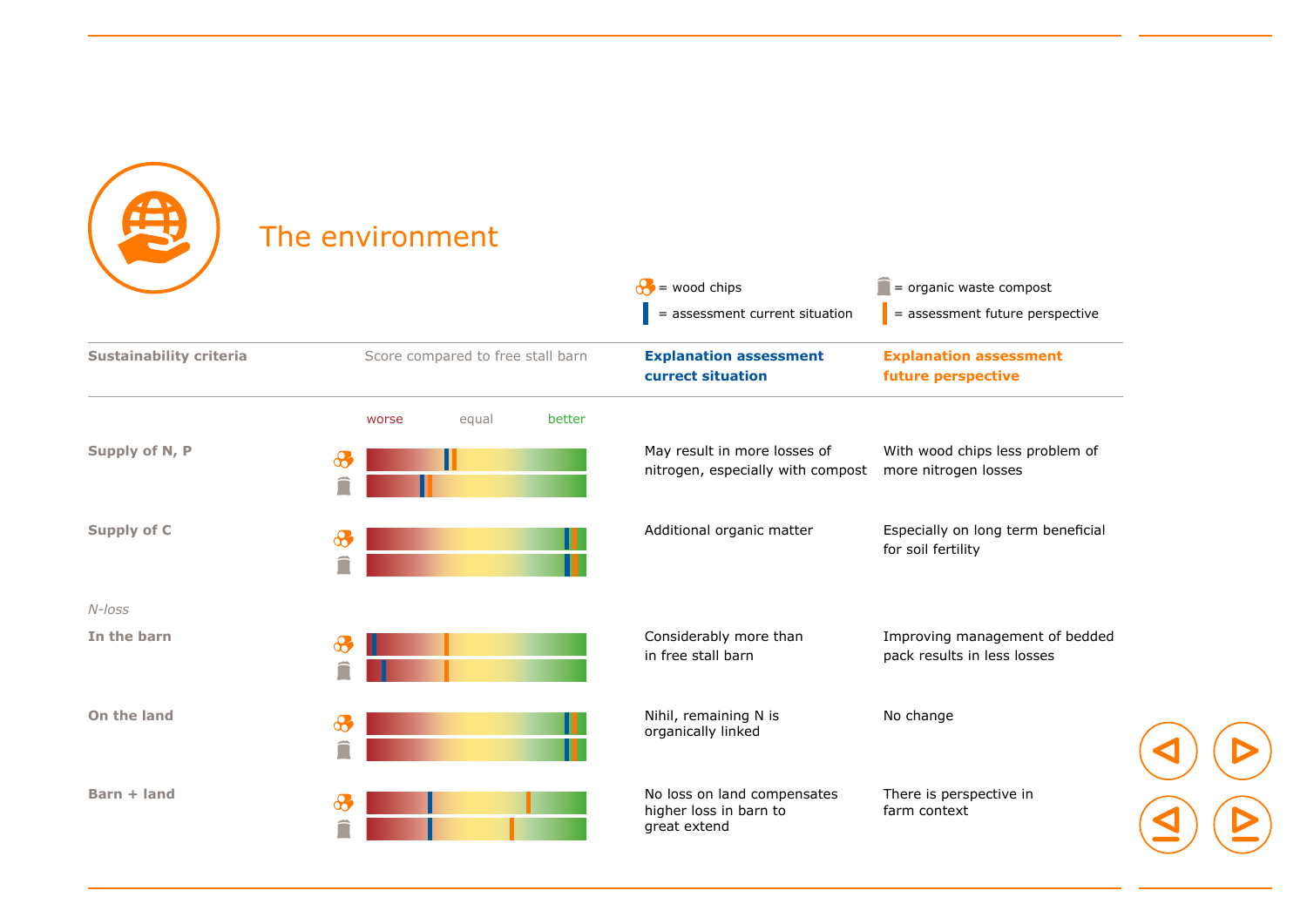

## The environment

|                          |                                   |        | $\gamma$ = wood chips                                                     | $\Box$ = organic waste compost                                                                    |
|--------------------------|-----------------------------------|--------|---------------------------------------------------------------------------|---------------------------------------------------------------------------------------------------|
|                          |                                   |        | = assessment current situation                                            | = assessment future perspective                                                                   |
| Sustainability criteria  | Score compared to free stall barn |        | <b>Explanation assessment</b><br>currect situation                        | <b>Explanation assessment</b><br>future perspective                                               |
| Manure quality           | equal<br>worse                    | better |                                                                           |                                                                                                   |
| <b>Availability N</b>    | $\boldsymbol{\vartheta}$          |        | Nitrogen is released slower,<br>improves in the long term                 | A problem especially in<br>the first years                                                        |
| <b>Organic matter</b>    | $\boldsymbol{\vartheta}$          |        | Material is mainly soil improver                                          | No change, but benefit differs<br>per soil type                                                   |
| Ammonia emission in barn | $\partial\mathcal{B}$             |        | With compost higher than<br>with wood chips                               | Controlled composting process<br>and a better management of the<br>bedded pack offers perspective |
| Greenhouse gases         |                                   |        |                                                                           |                                                                                                   |
| Nitrous oxide in barn    | ₩                                 |        | Shift between ammonia and<br>nitrous oxide, especially with<br>wood chips | Possible improvement with<br>aeration                                                             |

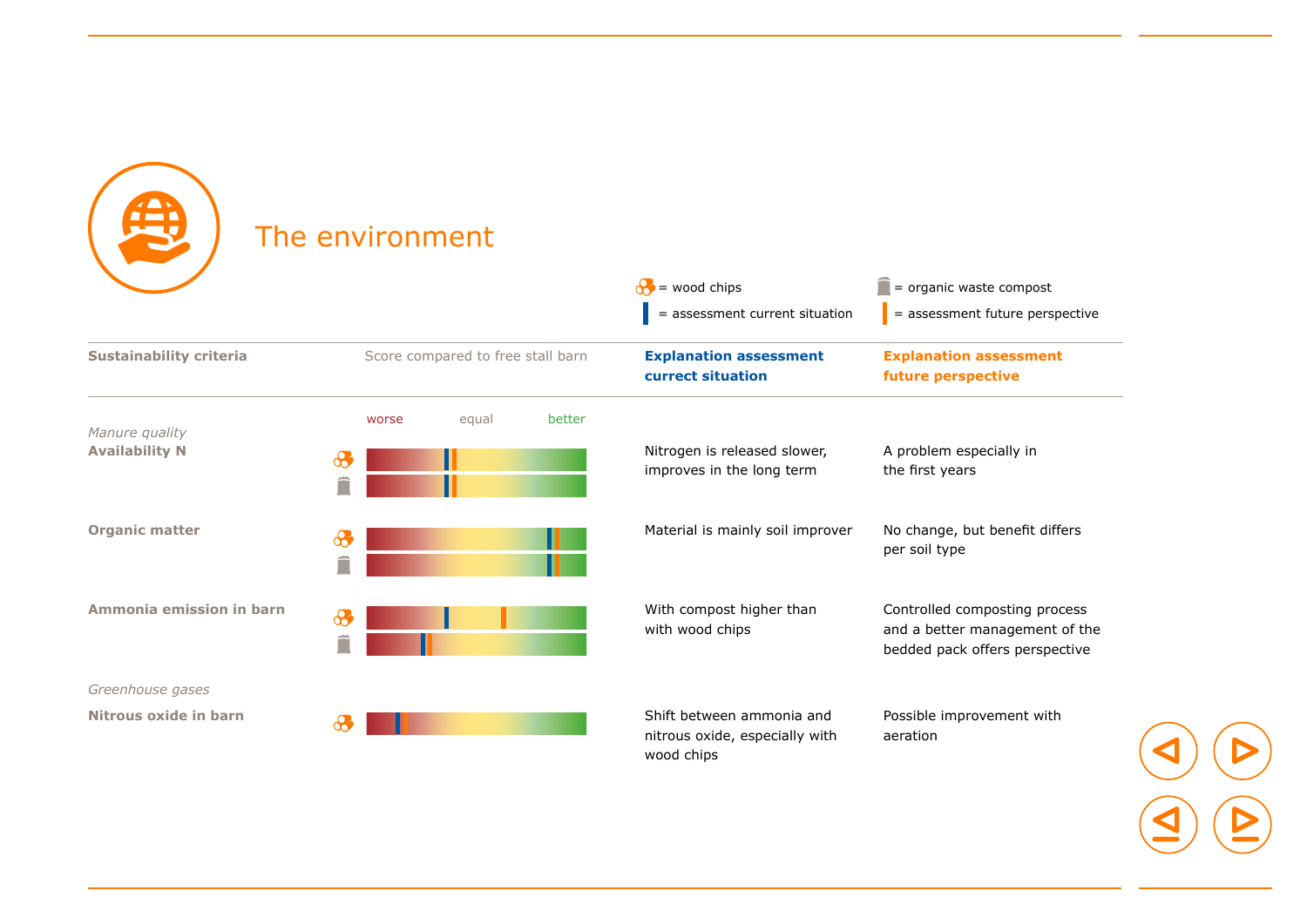|                                     | The public                                                  | $\gamma$ = wood chips<br>= assessment current situation | $\Box$ = organic waste compost<br>= assessment future perspective |  |
|-------------------------------------|-------------------------------------------------------------|---------------------------------------------------------|-------------------------------------------------------------------|--|
| Sustainability criteria             | Score compared to free stall barn                           | <b>Explanation assessment</b><br>currect situation      | <b>Explanation assessment</b><br>future perspective               |  |
| Odour and fine dust<br><b>Odour</b> | better<br>equal<br>worse<br>$\boldsymbol{\mathcal{B}}$<br>î | More odour emission,<br>but seems less troublesome      |                                                                   |  |
| <b>Fine dust</b>                    | $\partial\!\!\!\!-\!\!\!\partial\!\!\!\!-$<br>î             | Equal (low)                                             |                                                                   |  |
| <b>Barn in the scenery</b>          | $\boldsymbol{\mathcal{B}}$<br>Г                             | More spacious,<br>but more open                         | More attention for<br>barn architecture                           |  |
| <b>Public perspective</b>           | $\boldsymbol{\mathcal{B}}$<br>Ê                             | Animal friendly environment<br>is appreciated           |                                                                   |  |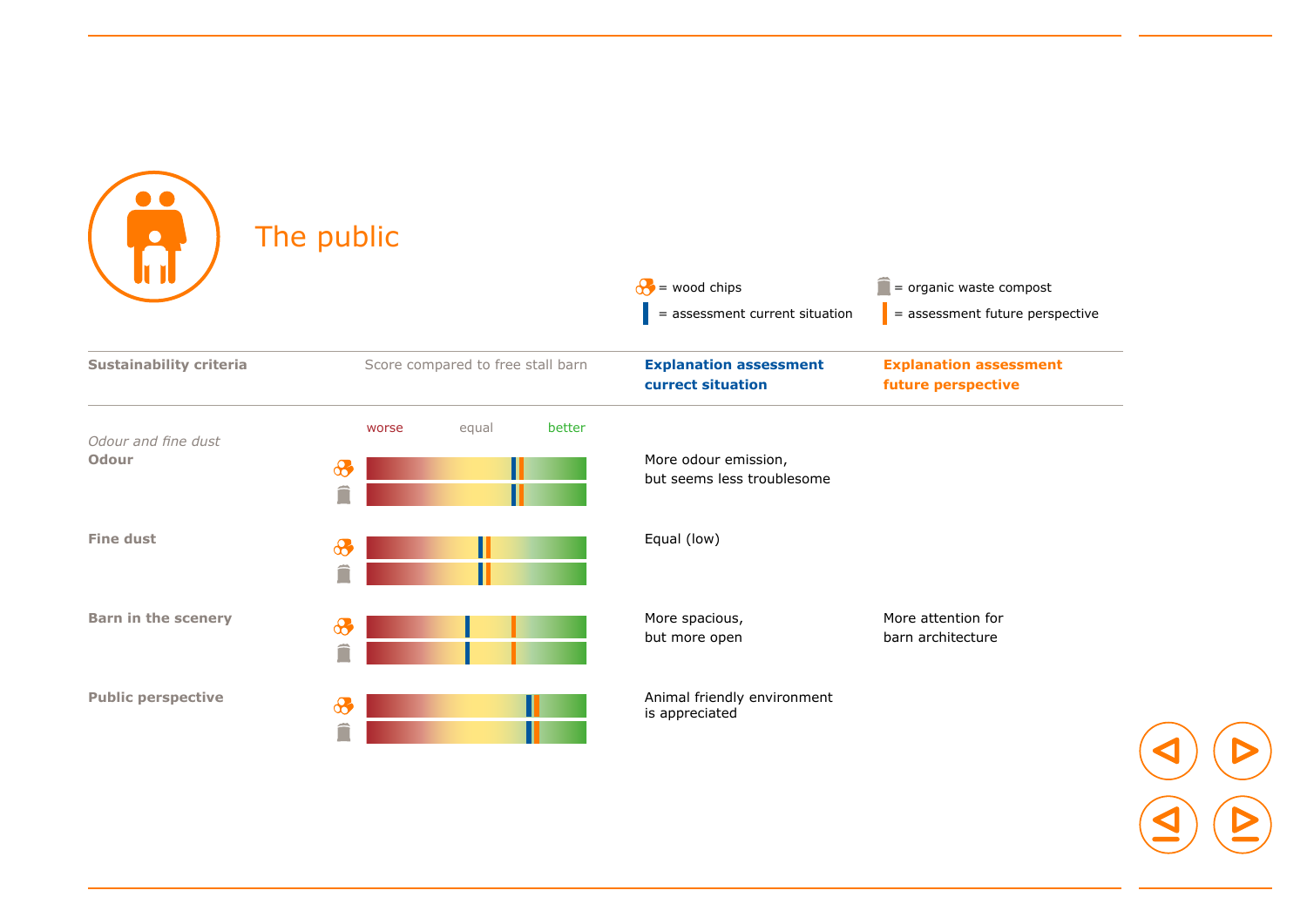## Is the bedded pack barn an integral sustainable barn or can it become one?

#### *Not yet sustainable at all points*

The colours in the diagram indicate that the bedded pack barn is not (yet) an integral sustainable barn and that there are important areas for improvement at a number of sections. The main reason for farmers to start with bedded pack barns is the improved animal welfare. The bedded pack barns that have been studied all meet that expectation. Particularly the good lying comfort and the few skin lesions are positive. Although sometimes hard to determine objectively the experience of all farmers (and

their cows) is that the soft lying area and the increased space mean an obvious improvement for animal welfare. This also results in better animal health, although in this respect the number of farms is too small and the duration of the measurements is too short to make harsh statements about for instance claw health and longevity. Furthermore, often other changes in farm management are practiced as well. Nevertheless, all farmers have the expectation that longevity as well as animal health are positively influenced by the bedded pack dairy barn.



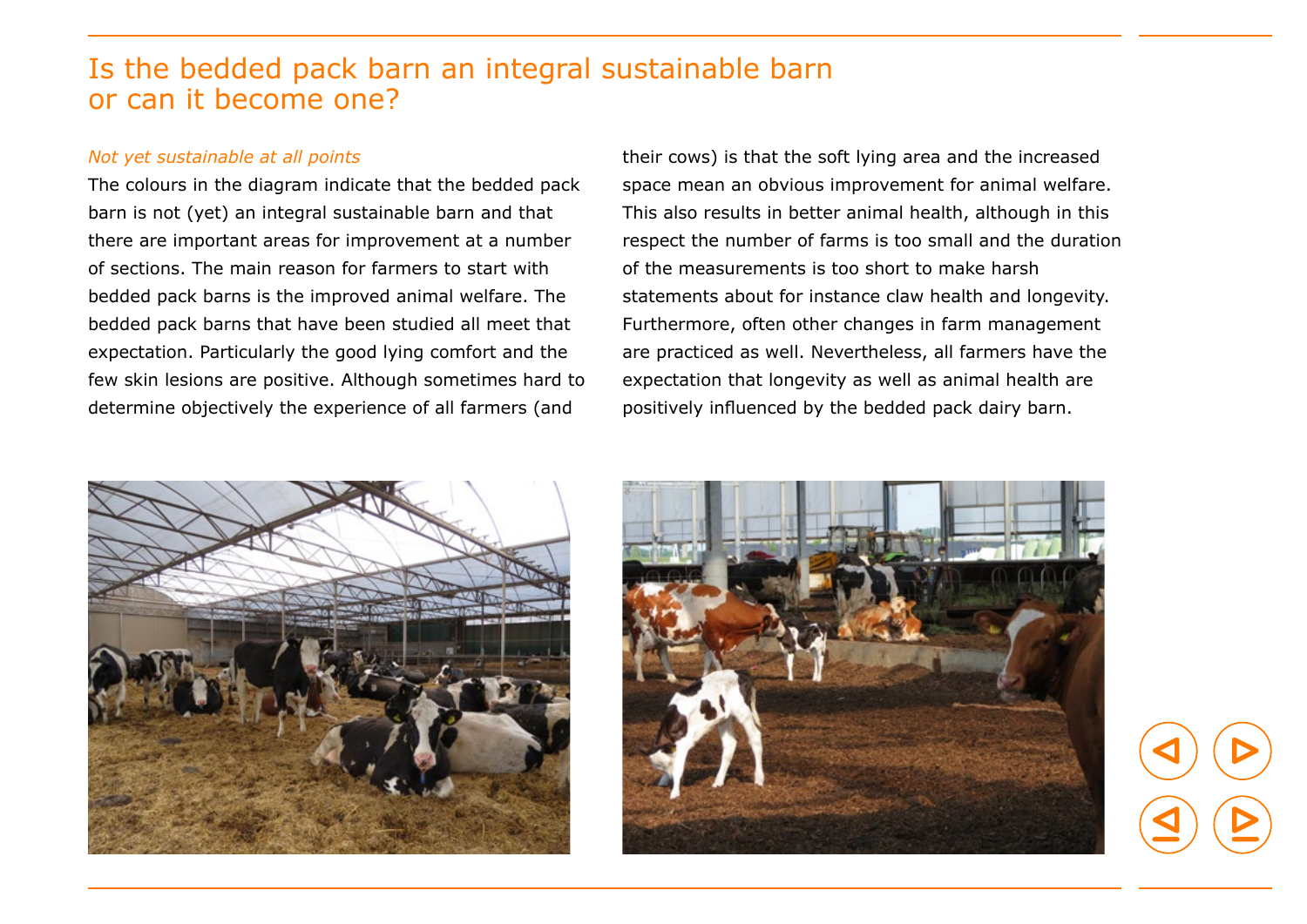An improved animal health and increased longevity also ensure that the additional costs of the barn, the supply of bedding material and additional costs of mechanization are outweighed.

However, the bedded pack barn is not sustainable at all points. The use of organic waste compost as bedding material initially seemed very positive. Dairy farmers started using it from 2009 on, since it is cheap material and it contributes to the supply of additional organic matter to the farm. However, due to the increased concentration of traces of Thermophilic Aerobic Spore formers (TAS) the biggest dairy company in the Netherlands (Friesland Campina) prohibits the use of compost starting January 1, 2015, since it is a risk for spoilage problems of commercial sterile dairy products. The TAS is supplied to the farm by the organic waste compost. That does not apply to the use of wood chips. The concentration of TAS in wood chips is low. To keep it low in the bedded pack with manure it is important to keep the temperature low. How low, is point of research.

#### *Good bedding management is crucial*

It is well known that a farmer is a craftsman. In case of the bedded pack barn another aspect is added to that craftsmanship: management of the bedded pack. Especially when farmers are working with a bedded pack of wood chips, then they need to control a composting

process, which has never been a task of a dairy farmer before. It requires knowledge of and experience with the composting process to keep the bedded pack 'in progress'. Buttons to turn are aeration, ventilation and cultivating the pack. With a bedded pack consisting of compost the time of adding new material is crucial to keep the bedding dry. That should be done in due time.

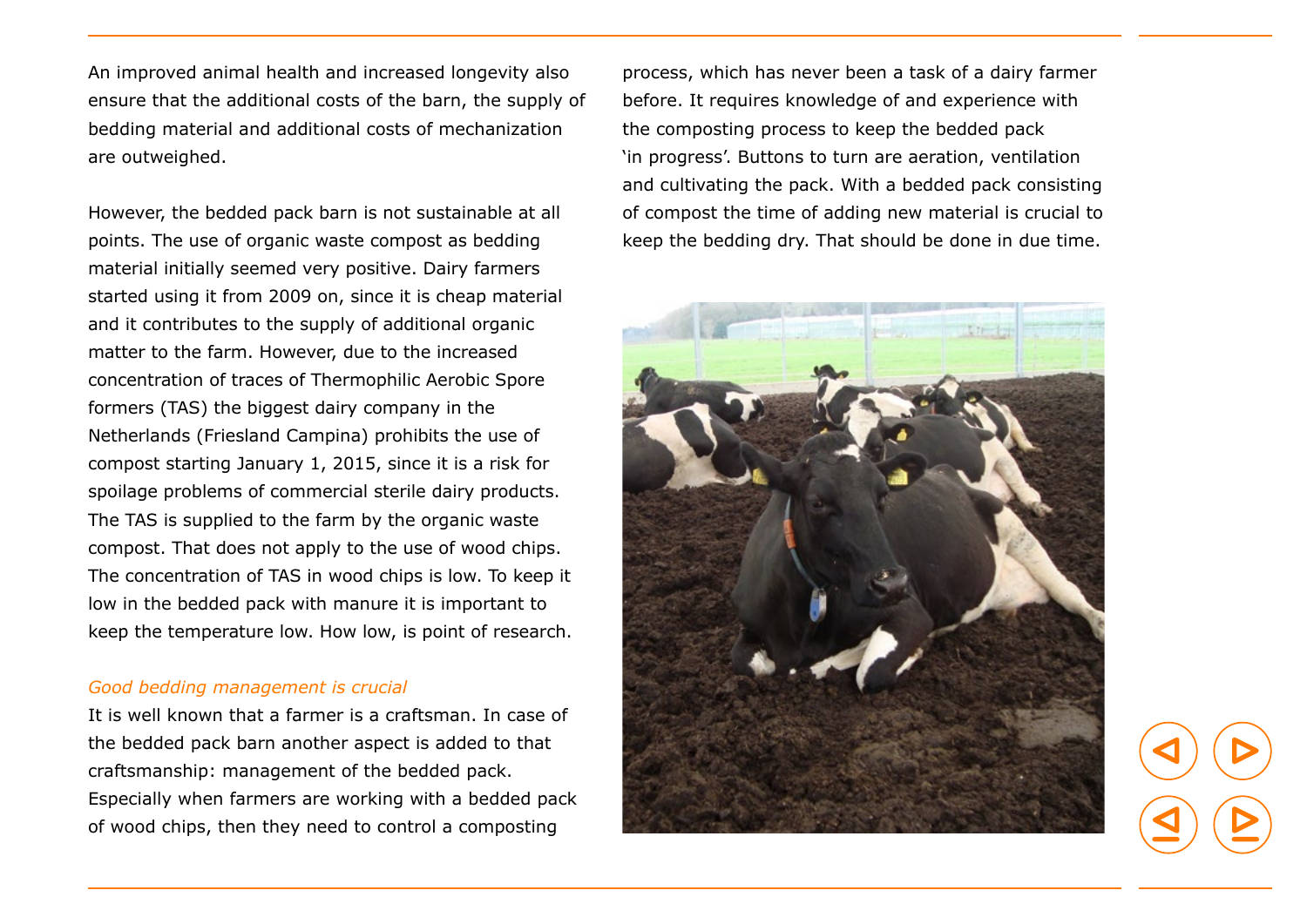#### *The fertilising value of bedding material*

The bedding material enriched with manure has advantages and disadvantages. It is primarily a soil improver as it adds more organic matter. That is an important advantage for the improvement of the soil fertility. However, the nitrogen is released more slowly. For the short term this is a disadvantage, because the crop yield will decline. For the longer term a portion of the nitrogen will still be released. In addition, part of the active nitrogen is permanently lost due to the higher nitrogen losses from the barn.

#### *Compost bedded packs are disappointing*

Compost bedded packs have a higher risk on spore forming bacteria in the milk (TAS). Besides that, the environmental measurements show that nitrogen losses from barns with compost are higher than those from barns with wood chips. For both types of bedded packs the nitrogen losses are higher than in a free stall barn. This is due to the additional supply of nitrogen via the bedding material and because of more  $m<sup>2</sup>$  emitting surface than in a free stall barn. In the Netherlands legislation to limit ammonia emission from barns will be tightened in the coming years. That will require additional efforts to reduce the emission.



#### *TAS is a major concern*

The research carried out by NIZO food research shows that compost bedded packs contain high levels of TAS spores. The high levels of TAS spores were already present in the compost that was supplied to the farms. In the barns little or no increase took place anymore. In the production of compost by compost companies the formation of these micro-organisms is probably unavoidable.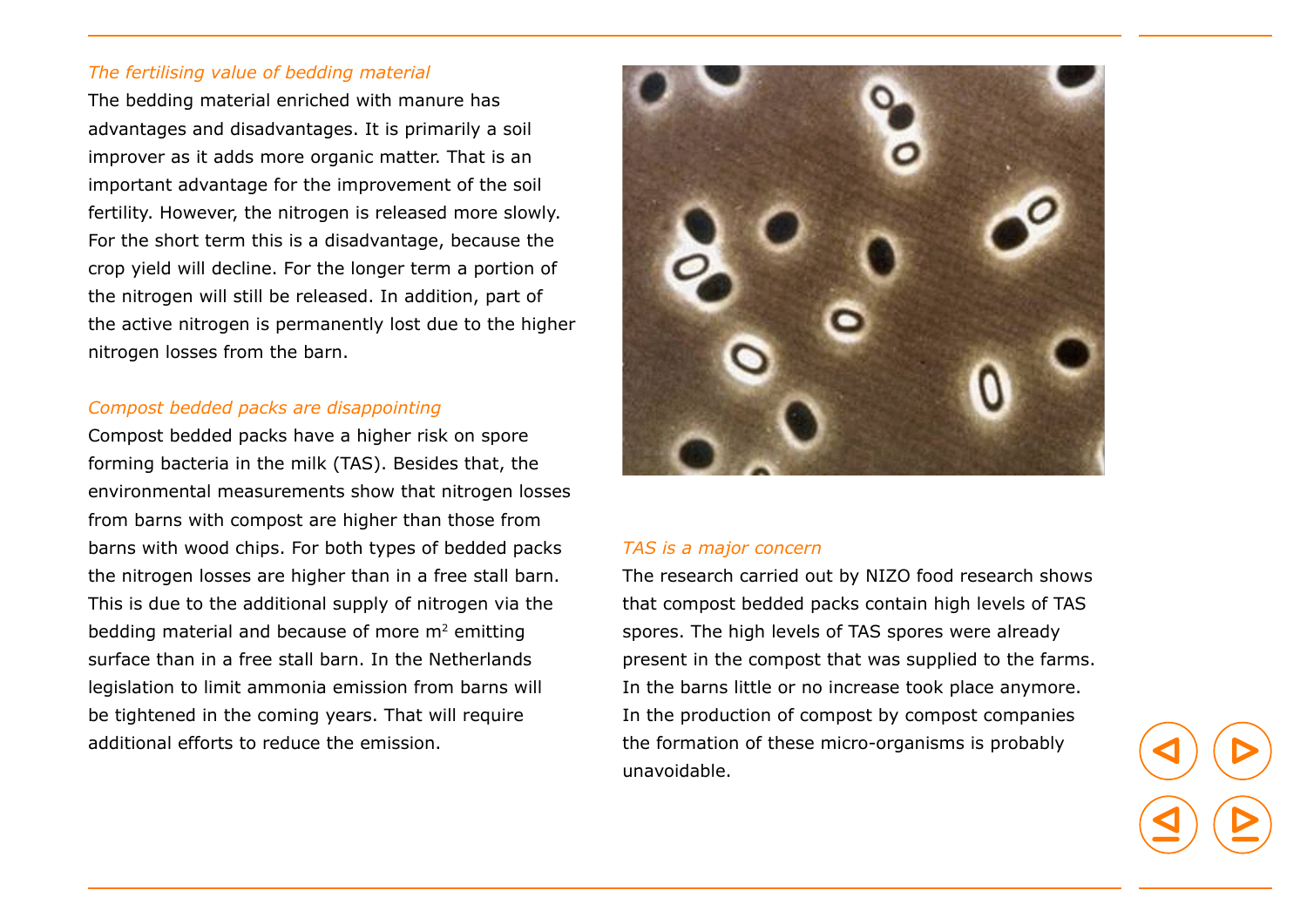

The levels of TAS spores in composting wood chips bedded packs were on average lower than in compost bedded packs, but higher than in straw or sawdust bedding. In the farms with a composting bedded pack in particular the concentration of TAS spores varied a lot from farm to farm. The variation was probably caused by differences in intensity of composting and thus bedding temperature.

Due to an increased concentration of these microorganisms (TAS) in compost the dairy company Friesland Campina decided in March 2014 to ban the use of

compost or composted material from January 1, 2015. The reason is that an increased level of spores of thermophilic bacteria may cause spoiling problems of sterile dairy products. Materials that can be composted in the barn, such as wood chips, are not covered by that ban. There will be further research on TAS in relationship to composting wood chips in 2014. Furthermore, we are studying alternative bedding material that can absorb moisture or that can be composted in the barn, but not at too high temperatures (probably less than 45-50 degrees Celsius).

#### *Bedded packs with wood chips better than expected*

The conclusions and the prospects for bedded packs with wood chips are still positive because there is less risk of TAS and less N-losses in the barn. The benefits of improved animal welfare, animal health and longevity also apply here. Although the emitting surface in this barn, equal to the organic waste compost, is higher than in a free stall barn the emission per cow is even less than in a free stall barn on one farm. The reduction of the ammonia emission in farm context provides perspective for the bedded pack barn, since the bedding material does not emit in the field in contrary to slurry. On the other hand a lower emission of ammonia can result in a higher emission of nitrous oxide in the barn, a shift which is not desirable.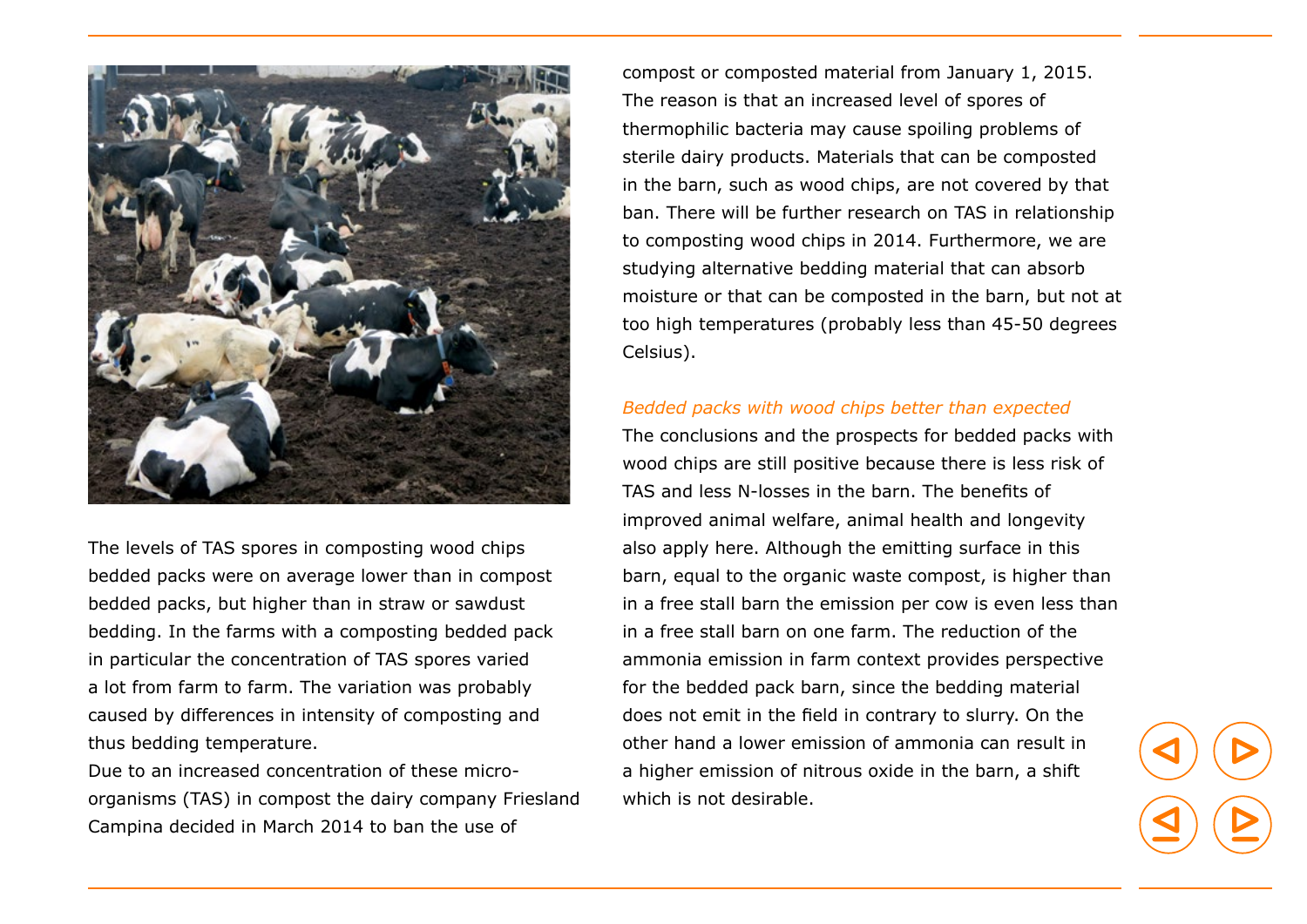#### *Bedded pack barn appreciated by the public*

On a demonstration day on one of the farms, it appeared that the public really appreciates the animal friendliness of the bedded pack barn, especially the space and soft bedding. In addition they appreciate the openness of the barns. When the development of bedded pack barns continues in the Netherlands this will be beneficial to the image of the sector. However, the bedded pack barn is not considered as a replacement for grazing, which the Dutch public remains to favour.

#### **Summarized**

The bedded pack barn offers good perspective on animal welfare, animal health and public perception, but has disadvantages in terms of mineral management (nitrogen losses and fertilising value) and the presence of TAS (Thermophilic Aerobic Spore formers). Bedded packs with compost have a too high ammonia emission in the barn and lead to too high concentrations of TAS in sterile dairy products and therefore have no perspective. A controlled composting process with wood chips may have more future perspective. However, the availability and/or the price of wood chips can be a bottleneck if demand is increasing. The search for alternative TAS-poor bedding materials deserves continuation.